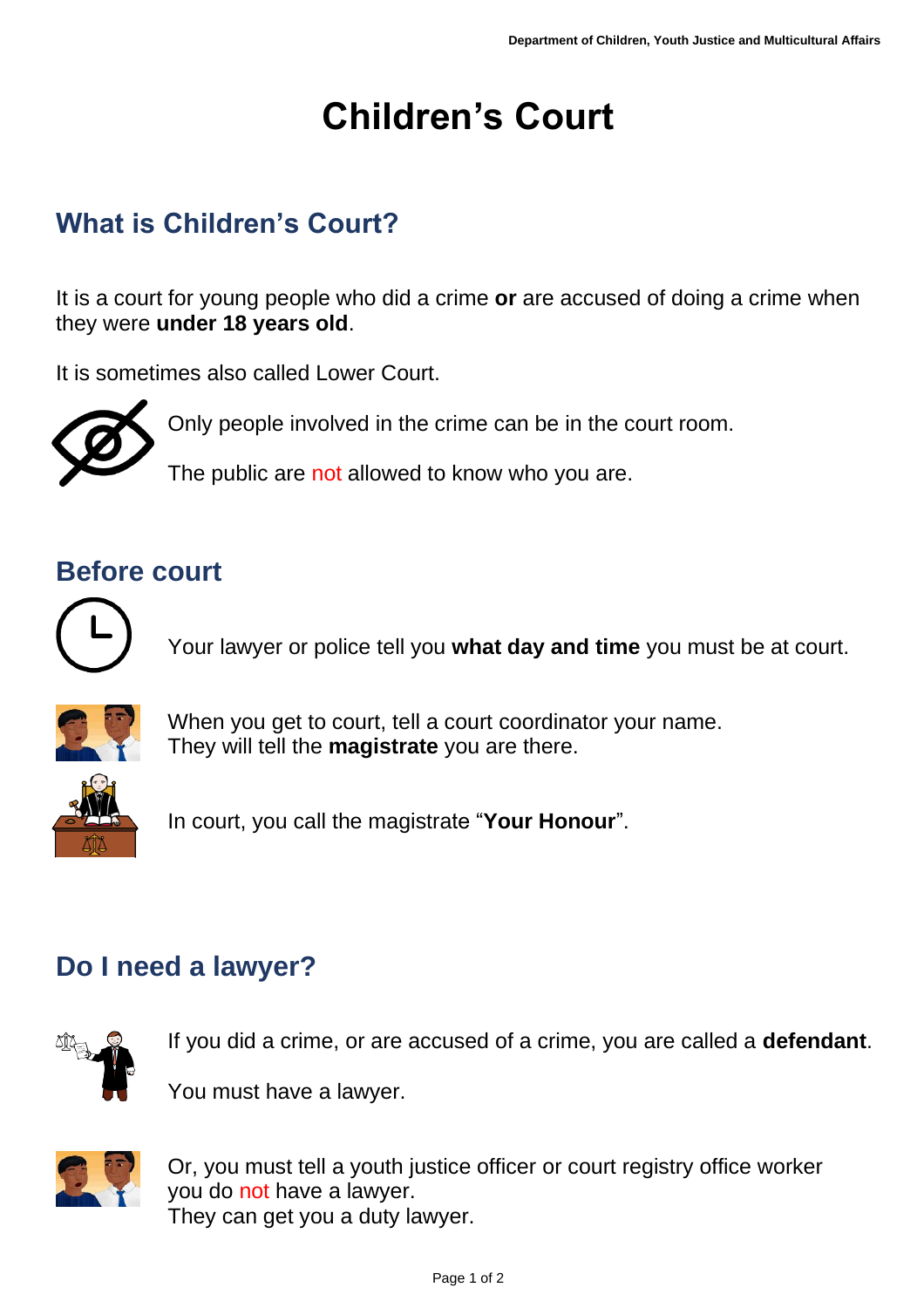## **What is a duty lawyer?**



- They give you some advice if you do not have a lawyer already
- They talk for you in court
- They can help you get another court date or help you plead guilty
- They are a free service
- They can only do short court appearances

They do **not** help you in a trial **or** in a committal proceeding (See page 5).

A magistrate might adjourn your court case. This means it will be put off until a later time so you can arrange a lawyer.





 Your lawyer may want to speak to you alone too. They may want to speak to your parents too.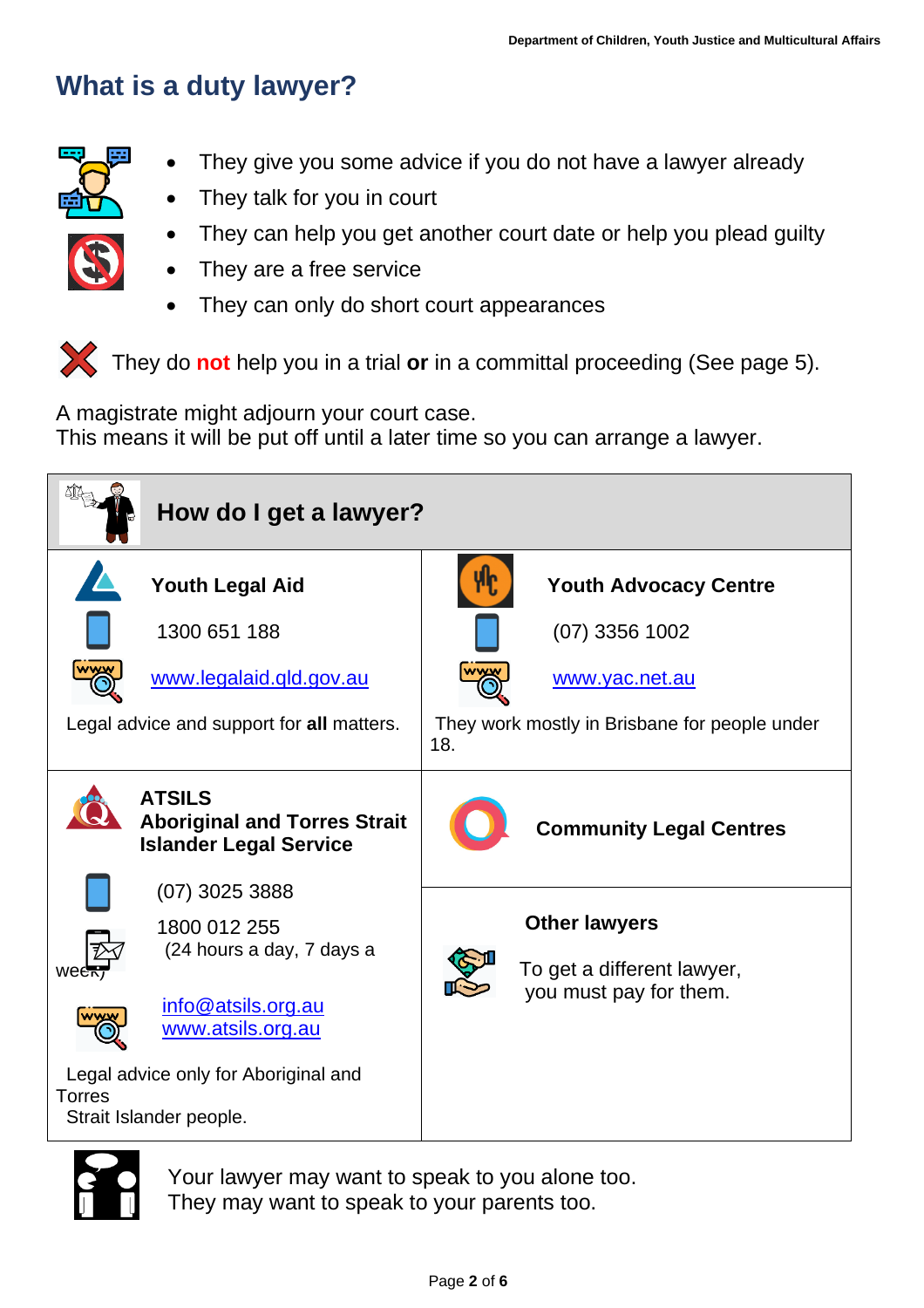## **The court room**

### **Who will be in there?**



This is what a Children's Court looks like. It may look different to other courts in Queensland.

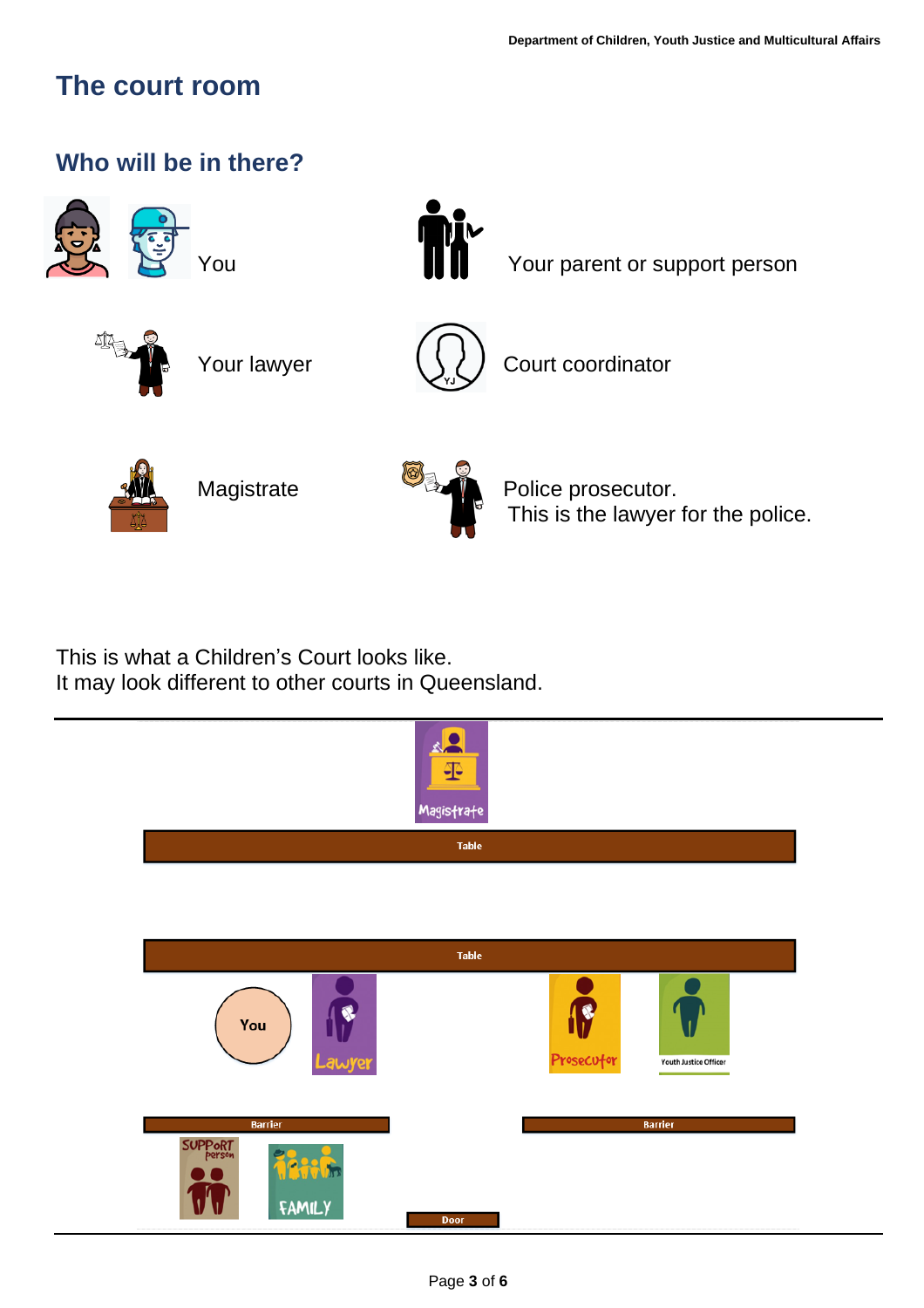## **What happens in court?**



## **What will the magistrate do?**

They will ask if you are pleading **guilty** or **not guilty**.



 **Guilty** is when you say "**I did the crime**."



 **Not** guilty is when you say "**I did not do the crime**."



They may ask your parents some questions

They may ask you to say something



They may ask you if you had any questions. You can ask the magistrate questions if you do not understand.

The magistrate will make a decision about what will happen.



The **police prosecutor** gives the magistrate information on the crime.



**Your lawyer** will tell your side of the story. They will tell you what is happening in court.



**Youth justice staff** can give information about your case.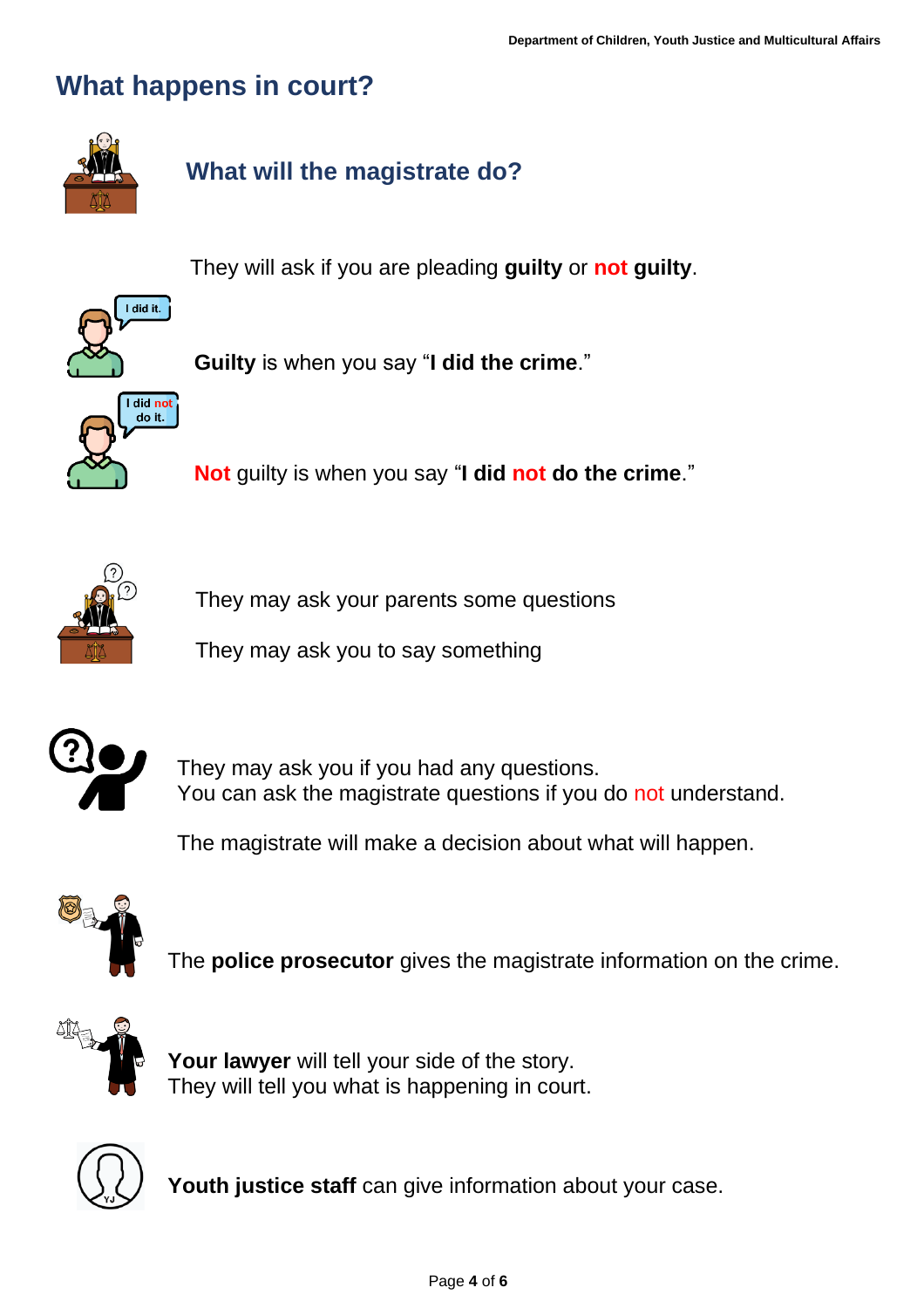## **Types of proceedings**

### **Trial**



- Also called a summary hearing.
- You may say you are **not** guilty of an offence. This means, you say you did **not** do the crime.
- The magistrate will listen to your story. The magistrate will also listen to the other person's story.
- The magistrate will decide if you are guilty or **not** guilty.

## **Sentencing**

I did it.

• You say you are **guilty**. This means, you say you did the crime



#### **OR**

The magistrate says you are guilty.

The magistrate will think about a number of different things. Like,

- What your lawyer says
- What the police prosecutor says
- What the youth justice staff says
- What your offences are
- Other offences you have done

#### **Committal proceeding**

- This is when you go to court to hear all the evidence against you.
- Your case may be sent to the higher court.